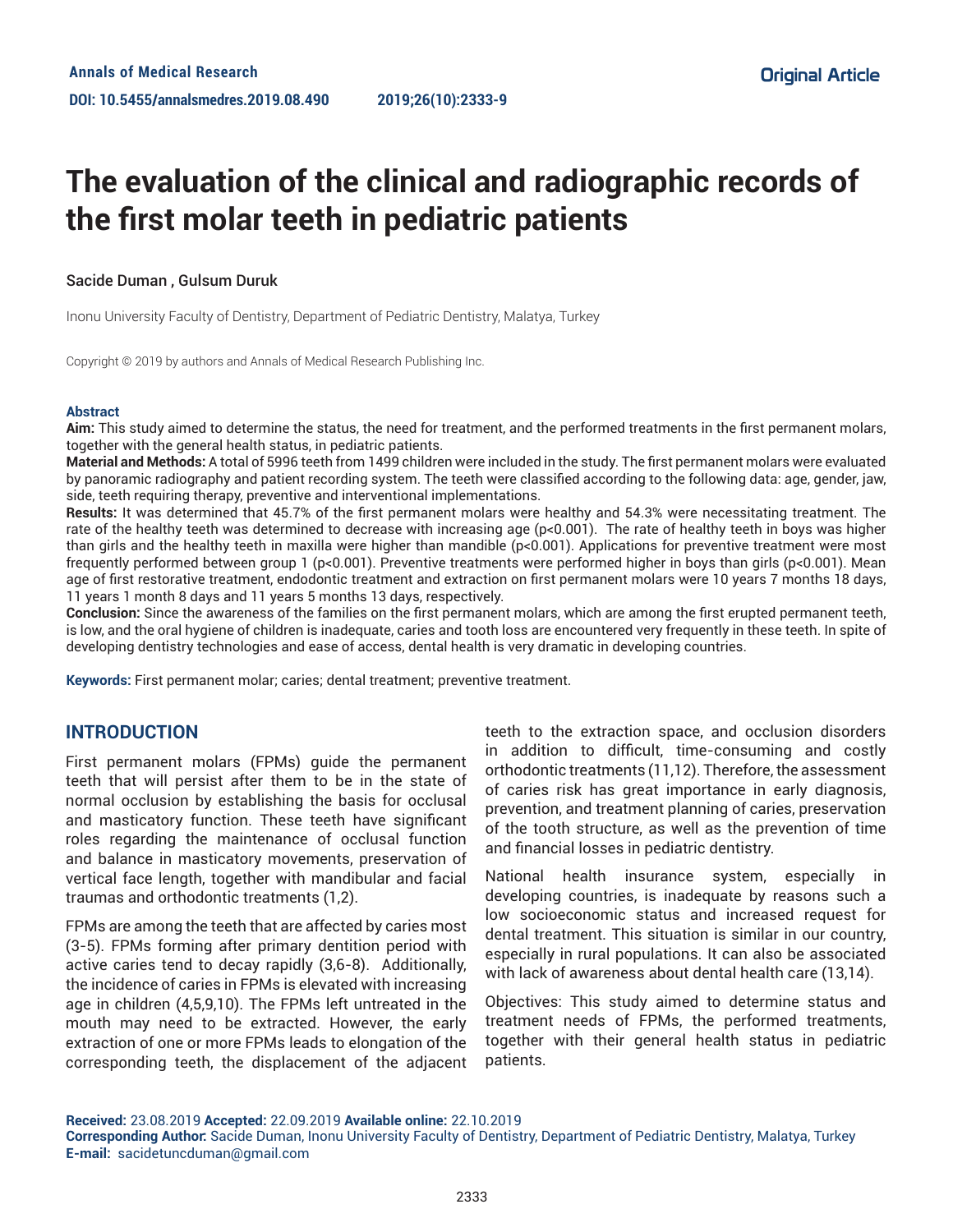# **MATERIAL and METHODS**

In our study, the clinical follow-up records and anamnesis form of randomly chosen patients admitted to the Inonu University, Faculty of Dentistry, Department of Pedodontics in the city of Malatya in Turkey between the years of 2011 and 2016 were used together with their panoramic radiographs (PRs) obtained for various causes. The records of children in whom a PR was previously obtained for diagnostic or therapeutic purposes were used. Data was collected and recorded by investigators according to the cross-sectional research methodology, and for these purposes, no other PR was obtained in any patient. The required permission and consent documents required for viewing and analyzing the data records of the patients involved in the study were obtained from Inonu University, Scientific Research, and Publishing Ethics Committee before the onset of the study (2016/10-3). For the standardization of study; images were evaluated in a lowlight X-ray room, the contrast and brightness of the images were adjusted using the image processing tool to ensure optimal visualization. In order to ensure the reliability of the study, 10% of the patients (radiographs and clinical records) were evaluated by observers in different rooms and Cohen's kappa test was applied (0.92).

Children without any developmental, systemic, or metabolic bone disorder, aged under 18 years, and having organized clinical and radiographic data were included in the study. Individuals over 18 years of age and having systemic or developmental bone disorder, together with patients whose records were not qualified as enough for evaluation or if their obtained records were erased or lost were excluded from the study. 950 patients out of scanned 2449 were excluded from the study since they were admitted to our clinic due to causes such as primary dentition problems or supernumerary teeth. A total of 1499 patients constituted our total patient group since a prophylactic and/or conservative procedure was performed on their FPM. While preparing the clinical data of patients was used patient record system, PRs were used for radiographic data. The age ranges of the children included in the study were grouped. Group 1, group 2 and group 3 that as from 5 years to 8 years old (excluding 8 years old, including 5 years old), from 8 years to 12 years old (excluding 12 years old, including 8 years old), from 12 years to 18 years old (excluding 18 years old, including 12 years old), were defined respectively.

## **Collection and Preparation of the Data**

Interventional treatments were determined as restorative treatment, endodontic treatment and extraction. Preventive treatments were evaluated as fluoride application and fissure sealant application. Non-carious and no restoration teeth were accepted as healthy teeth without any interventional procedures (restorative treatment, endodontic treatment, extraction).

In our study, METASOFT DentAssist Version 3.0.172 system and anamnesis forms that routinely taken from patients admitted to our clinic were used in the preparation of the clinical data of the patients, and the software program of Planmeca Romexis® (Helsinki, Finland, 2015) was used for interpretation of the radiographic data. Microsoft Excel 2010 software was used for data collection and evaluation. Statistical analysis of the data was performed using SPSS 21.0 (IBM, Chicago, USA). Kolmogorov-Smirnov, Pearson correlation, Chi-square, Kruskal Wallis, and ANOVA tests, were used for statistical analysis.

# **RESULTS**

The data showing the demographic information of the parents' of the children that applied to our clinic are shown in Table1. There was correlation between the education level of parents and the FPMs' health levels at children  $(r=0.78 \text{ p} < 0.05)$ .

It was determined that, out of 5996 FPMs evaluated in the study, 2774 (45.7%) were healthy, and 3252 (54.3%) needed treatment. Of 1728 teeth evaluated in the group 1, 66.8% were determined to be healthy, and 33.2% required interventional treatment. Of 3180 teeth evaluated in the group 2, 41.4% were determined to be healthy, and 58.6% required interventional treatment. Of 1088 teeth evaluated in the group 3, 24.9% were determined to be healthy, and 75.1% required interventional treatment (Table2). When the teeth located in the maxilla and mandible were evaluated separately, the maxilla location involved healthy teeth with a percentage of 52.4%, whereas the ratio was reduced to 39.1% in the mandible. Additionally, 47.6% of the maxillary teeth was determined to need interventional treatment, whereas this ratio was 60.9% in the mandible (p<0.001) (Table2). Of 2869 teeth evaluated in boys, 49.3% was found to be healthy, and 50.7% was determined to require interventional treatment. When girls were evaluated, it was found that 42.4% of 3127 evaluated teeth were healthy, and interventional treatment was required in 57.6% (Table2). Right and left sides of the jaws were evaluated separately; healthy teeth were found with the rates of 45.6% and 45.9% on the right and left sides, respectively. Also, the results of both sides were similar regarding the need for interventional treatment (p>0.05) (Table2).

Data regarding age, gender, and results according to the jaws and regions were shown in Table3. Of the teeth in group 1, 417 were determined to have restoration, 44 had undergone endodontic treatment, and 22 had tooth loss. Of the teeth in group 2, 1071 were determined to have restoration, 154 had undergone endodontic treatment, and 102 had tooth loss. Of the teeth in group 3, 369 were determined to have restoration, 69 had undergone endodontic treatment, and 64 had tooth loss; the differences among the groups were statistically significant (p<0.001) (Table3).

Applications for preventive treatment were performed most frequently in children within the group 1, followed by the group 2 and group 3, respectively (p<0.001) (Table4). The numbers of both the healthy teeth and the teeth in which preventive treatments had been performed were found to be significantly higher in boys when compared to the girls (p<0.001) (Table4).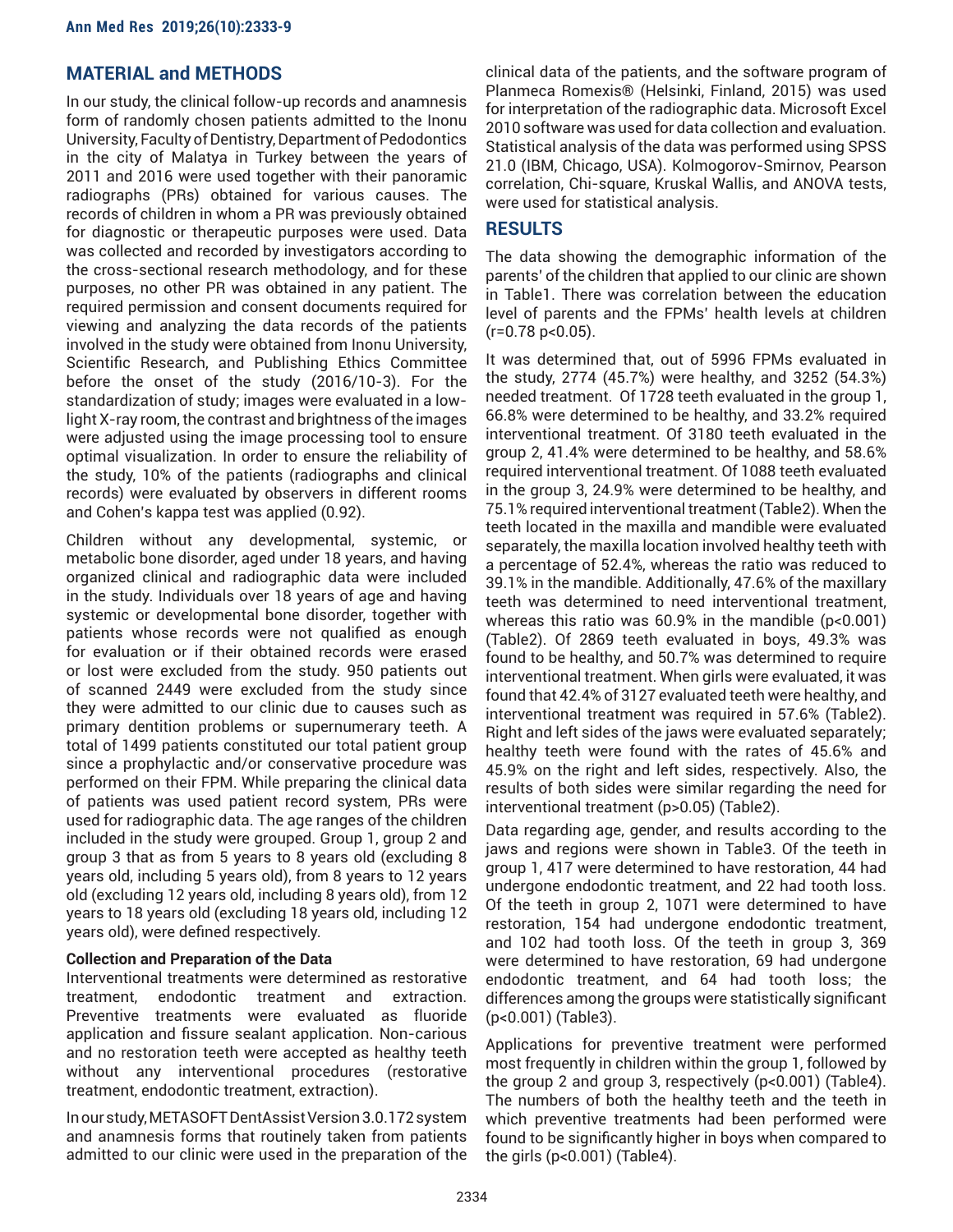#### **Ann Med Res 2019;26(10):2333-9**

It was determined that preventive applications and treatments of the teeth in children admitted to our clinic had been averagely performed within the age range of mixed dentition (group 2) period. When the first interventional treatment ages are evaluated, it was determined that mean age of first restorative treatment on first permanent tooth was 10 years 7 months 18 days. Similarly it found that age of first endodontic treatment on first permanent tooth was 11 years 1 month 8 days (mean). Age of first extraction on FPM was 11 years 5 months 13 days(mean) (Table5) .When the ages of the girls and boys when preventive applications had been performed were compared, it was determined that preventive treatment had been performed in girls in smaller ages (p<0.05).

| Table 1. Demographic information of the parents' |                                   |           |      |                        |                 |           |      |               |               |           |      |  |
|--------------------------------------------------|-----------------------------------|-----------|------|------------------------|-----------------|-----------|------|---------------|---------------|-----------|------|--|
|                                                  |                                   | ${\sf N}$ | $\%$ |                        |                 | ${\sf N}$ | $\%$ |               |               | ${\sf N}$ | $\%$ |  |
|                                                  | $20 - 29$                         | 260       | 17.3 |                        | $\leq$ High     | 730       | 48.7 |               |               |           |      |  |
|                                                  | $30 - 39$                         | 603       | 40.2 |                        | <b>Graduate</b> | 492       | 32.8 |               | <b>Famale</b> | 850       | 56.7 |  |
| Age                                              | $40 - 49$                         | 452       | 30.2 | <b>Education Level</b> | Postgraduate    | 277       | 18.5 | <b>Gender</b> | <b>Male</b>   | 649       | 43.3 |  |
|                                                  | $\geq 50$                         | 184       | 12.3 |                        |                 |           |      |               |               |           |      |  |
|                                                  | <b>Total</b>                      | 1499      | 100  |                        | <b>Total</b>    | 1499      | 100  |               | <b>Total</b>  | 1499      | 100  |  |
|                                                  | N: Number of parents, % : percent |           |      |                        |                 |           |      |               |               |           |      |  |

|  |  | Table 2. The numeric and percentage distribution of interventional treatment and health status of teeth by age, gender, jaw, and sides |  |  |  |  |
|--|--|----------------------------------------------------------------------------------------------------------------------------------------|--|--|--|--|
|--|--|----------------------------------------------------------------------------------------------------------------------------------------|--|--|--|--|

|                                                 | Age                             |                    |               | <b>Jaws</b>    |                |                 | <b>Gender</b>  |                |                | <b>Sides</b>   |                |                |                |  |
|-------------------------------------------------|---------------------------------|--------------------|---------------|----------------|----------------|-----------------|----------------|----------------|----------------|----------------|----------------|----------------|----------------|--|
|                                                 | Group1                          | Group <sub>2</sub> | Group3        | <b>Total</b>   | <b>Maxilla</b> | <b>Mandible</b> | <b>Total</b>   | <b>Boys</b>    | Girls          | <b>Total</b>   | <b>Right</b>   | Left           | <b>Total</b>   |  |
|                                                 | $n$ (%)                         | $n$ (%)            | $n$ (%)       | $n$ (%)        | $n$ (%)        | $n$ (%)         | $n$ (%)        | $n$ (%)        | $n$ (%)        | $n$ (%)        | $n$ (%)        | $n$ (%)        | $n$ (%)        |  |
| <b>Healthy teeth</b>                            | 1155                            | 1318               | 271           | 2744           | 1572           | 1172            | 2744           | 1416           | 1328           | 2744           | 1368           | 1376           | 2744           |  |
|                                                 | (66.8)                          | (41.4)             | (24.9)        | (45.7)         | (52.4)         | (39.1)          | (45.7)         | (49.3)         | (42.4)         | (45.7)         | (45.6)         | (45.9)         | (45.7)         |  |
| <b>Requiring</b><br>interventional<br>treatment | 573<br>(33.2)                   | 1862<br>(58.6)     | 817<br>(75.1) | 3252<br>(54.3) | 1426<br>(47.6) | 1826<br>(60.9)  | 3252<br>(54.3) | 1453<br>(50.7) | 1799<br>(57.6) | 3252<br>(54.3) | 1630<br>(54.4) | 1622<br>(54.1) | 3252<br>(54.3) |  |
| <b>Total</b>                                    | 1728                            | 3180               | 1088          | 5996           | 2998           | 2998            | 5996           | 2869           | 3127           | 5996           | 2998           | 2998           | 5996           |  |
|                                                 | (100)                           | (100)              | (100)         | (100)          | (100)          | (100)           | (100)          | (100)          | (100)          | (100)          | (100)          | (100)          | (100)          |  |
|                                                 | n: Number of teeth, % : percent |                    |               |                |                |                 |                |                |                |                |                |                |                |  |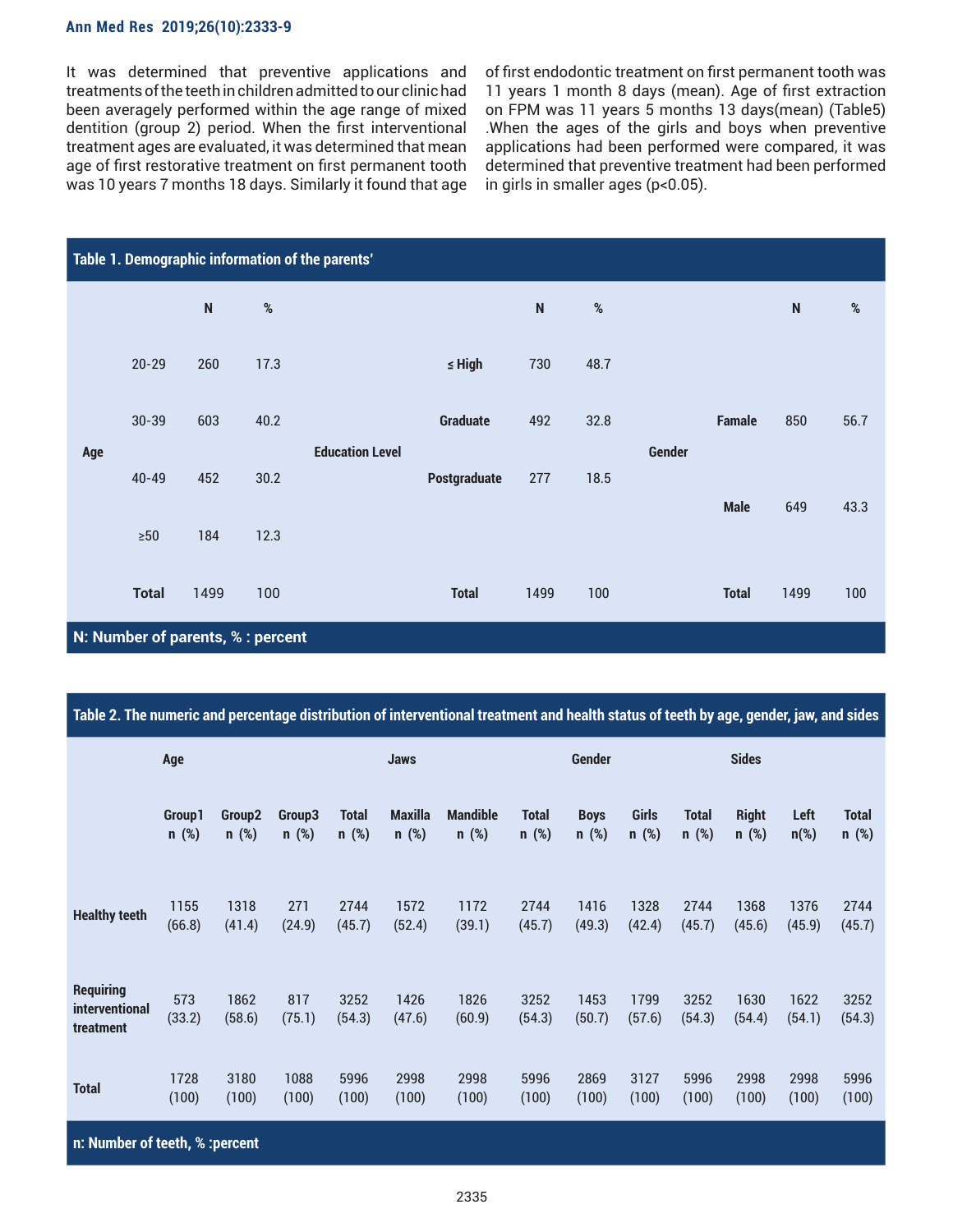# **Table 3. The results according to age, gender, jaw, and side**

|               |                 | <b>Teeth requiring</b><br>restorative therapy |              | <b>Restorative treated</b><br>teeth |                           | <b>Teeth requiring</b><br>endodontic therapy |              | <b>Endodontically</b><br>treated teeth |         | <b>Teeth</b><br>requiring<br>extraction |                           | <b>Missing teeth</b> |         |
|---------------|-----------------|-----------------------------------------------|--------------|-------------------------------------|---------------------------|----------------------------------------------|--------------|----------------------------------------|---------|-----------------------------------------|---------------------------|----------------------|---------|
|               |                 | $n\%$                                         | $\mathsf{P}$ | $n\%$                               | $\boldsymbol{\mathsf{P}}$ | $n\%$                                        | $\mathsf{P}$ | $n\%$                                  | P       | $n\%$                                   | $\boldsymbol{\mathsf{P}}$ | $n\%$                | P       |
| Age           | Group1          | 501<br>(19.1)                                 |              | 417<br>(22.4)                       |                           | 54<br>(13.02)                                |              | 44<br>(16.5)                           |         | 18<br>(8.4)                             |                           | 22<br>(11.7)         | $.000*$ |
|               | Group2          | 1530<br>(58.3)                                | $.000*$      | 1071<br>(57.8)                      | $.000*$                   | 232<br>(55.9)                                | $.000*$      | 154<br>(57.7)                          | $.000*$ | 100<br>(46, 7)                          | $.000*$                   | 102<br>(54.3)        |         |
|               | Group3          | 592<br>(22.6)                                 |              | 369<br>(19.8)                       |                           | 129<br>(31.08)                               |              | 69<br>(25.8)                           |         | 96<br>(44.9)                            |                           | 64 (34)              |         |
|               | Girls           | 1479<br>(56.4)                                | $.000*$      | 1039<br>(55.9)                      | $.000*$                   | 219(52.8)                                    | .793         | 139<br>(52.1)                          | .976    | 101<br>(47.2)                           | .139                      | 92<br>(48.9)         | .370    |
| <b>Gender</b> | <b>Boys</b>     | 1144<br>(43.6)                                |              | 818<br>(44.1)                       |                           | 196 (47.2)                                   |              | 128<br>(47.9)                          |         | 113<br>(52.8)                           |                           | 96<br>(51.1)         |         |
|               | <b>Maxilla</b>  | 1225<br>(46.7)                                | $.000*$      | 811<br>(43.8)                       | $.000*$                   | 144(37.7)                                    | $.000*$      | 82<br>(30.7)                           | $.000*$ | 57<br>(26.6)                            | $.000*$                   | 50(26.6)             | $.000*$ |
| Jaw           | <b>Mandible</b> | 1398<br>(53,3)                                |              | 1046<br>(56.2)                      |                           | 271 (65.3)                                   |              | 185<br>(69.3)                          |         | 157<br>(73, 4)                          |                           | 138 (73.4)           |         |
| <b>Side</b>   | <b>Right</b>    | 1322<br>(50.4)                                | .585         | 919<br>(49.5)                       | .775                      | 204 (49.2)                                   |              | 126<br>(47.2)                          |         | 104<br>(48.6)                           | .676                      | 93 (49.5)            | .882    |
|               | Left            | 1301<br>(49.6)                                |              | 938<br>(50.5)                       |                           | 211(50.8)                                    | .722         | 141<br>(52.8)                          | .348    | 110<br>(51.4)                           |                           | 95(50.5)             |         |

**According to Chi-square \*: p<0.001, N: Number of teeth % :percent**

**Table 4. The numeric and percentage distribution of conservative implementations and health status of teeth by age, gender, jaw, and sides**

|               |                                                         | <b>Healthy teeth</b> |         | <b>Teeth applied with</b><br>fissure sealant |         | <b>Teeth applied with</b><br>flor |                           |  |  |  |  |  |
|---------------|---------------------------------------------------------|----------------------|---------|----------------------------------------------|---------|-----------------------------------|---------------------------|--|--|--|--|--|
|               |                                                         | $n\%$                | P       | $n\%$                                        | P       | $n\%$                             | $\boldsymbol{\mathsf{P}}$ |  |  |  |  |  |
| Age           | Group1                                                  | 1155(42.1)           |         | 519 (48.9)                                   |         | 1948 (53.9)                       |                           |  |  |  |  |  |
|               | Group <sub>2</sub>                                      | 1318 (48)            | $.000*$ | 490 (46.2)                                   | $.000*$ | 1484 (41.1)                       | $.000*$                   |  |  |  |  |  |
|               | Group3                                                  | 271(9.9)             |         | 52(4.9)                                      |         | 180(5)                            |                           |  |  |  |  |  |
|               | <b>Girls</b>                                            | 1328 (48.4)          | $.000*$ | 479 (45.1)                                   |         | 1807 (50.1)                       | $.000*$                   |  |  |  |  |  |
| <b>Gender</b> | <b>Boys</b>                                             | 1416 (51.6)          |         | 582 (54.9)                                   |         | 1805 (49.9)                       |                           |  |  |  |  |  |
|               | <b>Maxilla</b>                                          | 1572 (57.3)          | $.000*$ | 531 (50)                                     |         | 1806 (50)                         |                           |  |  |  |  |  |
| Jaw           | <b>Mandible</b>                                         | 1172 (42.7)          |         | 530 (50)                                     | .973    | 1806 (50)                         | 1.000                     |  |  |  |  |  |
| <b>Side</b>   | <b>Right</b>                                            | 1368 (49.9)          | .836    | 540 (50.9)                                   | .520    | 1806 (50)                         | 1.000                     |  |  |  |  |  |
|               | Left                                                    | 1376 (50.1)          |         | 521 (49.1)                                   |         | 1806 (50)                         |                           |  |  |  |  |  |
|               | *According to Chi-square *: p<0.001, n: Number of teeth |                      |         |                                              |         |                                   |                           |  |  |  |  |  |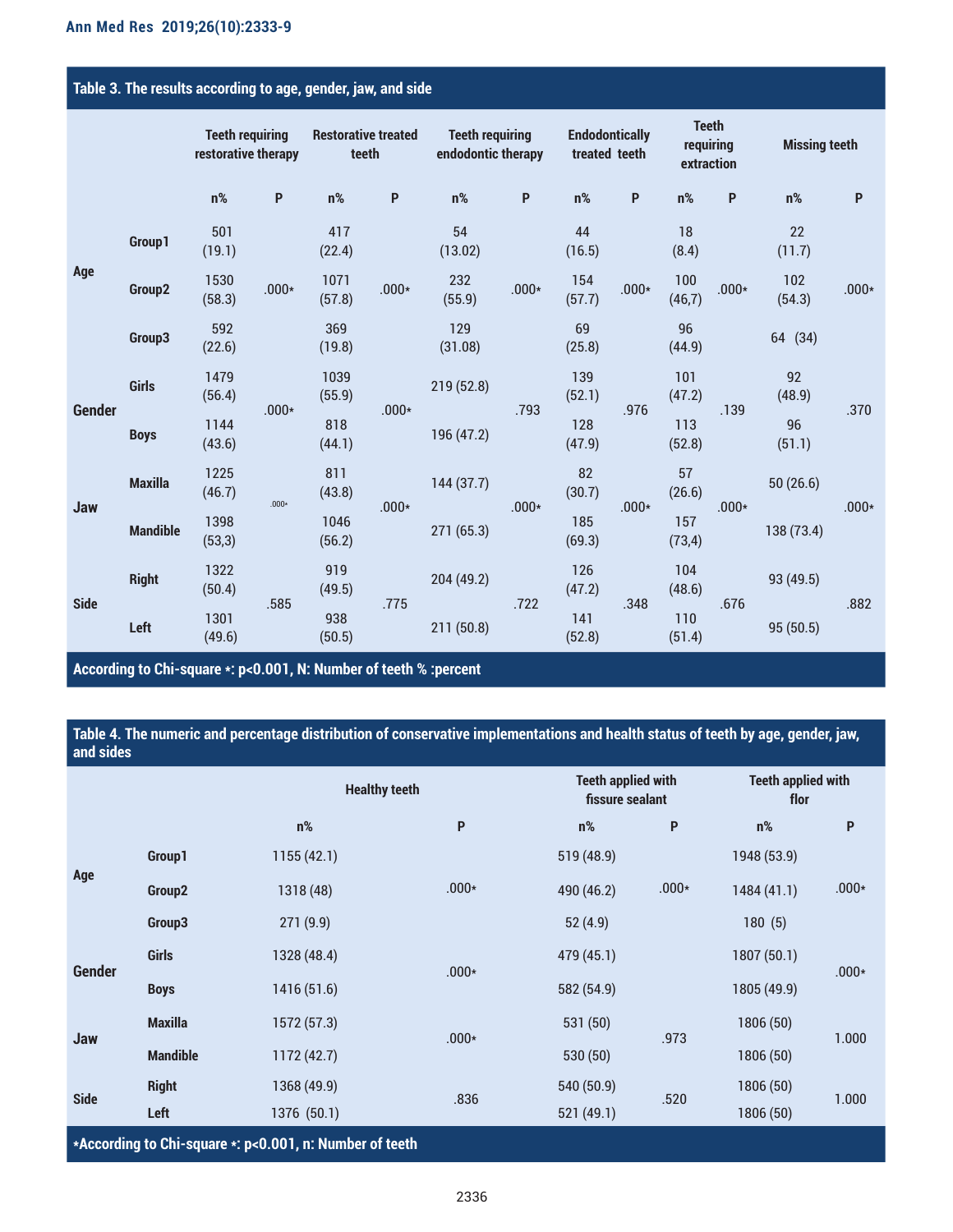| Table 5. Distribution of patient's ages by the procedures implemented |           |                                    |                                                               |                                                                    |                                     |  |  |  |  |  |
|-----------------------------------------------------------------------|-----------|------------------------------------|---------------------------------------------------------------|--------------------------------------------------------------------|-------------------------------------|--|--|--|--|--|
|                                                                       | Teeth (n) | <b>Minimum Age (Days)</b>          | <b>Maximum Age (Days)</b>                                     | <b>Mean Age (Days)</b>                                             | <b>Standard</b><br><b>Deviation</b> |  |  |  |  |  |
| <b>Age of First Fissure</b><br><b>Sealant</b>                         | 1061      | 1911<br>(5 years 2 months 26 days) | 5512<br>(15 years 1 month 7 days)                             | 3382.98<br>(9 years 3 months 7 days)                               | 710.05                              |  |  |  |  |  |
| <b>Age of First Fluorine</b>                                          | 3612      | 1825<br>(5 years 0 month 0 day)    | 5715<br>$(15 \text{ years } 8 \text{ months } 0 \text{ day})$ | 3274.67<br>(8 years 11 months 24 days)                             | 825.44                              |  |  |  |  |  |
| <b>Age of First Restorative</b><br><b>Treatment</b>                   | 1857      | 1930<br>(5 years 3 months 15 days) | 6446<br>$(17 \text{ years } 8 \text{ months } 1 \text{ day})$ | 3878.90<br>(10 years 7 months 18 days)                             | 876.94                              |  |  |  |  |  |
| Age of Endo-dontic<br><b>Treat-ment</b>                               | 267       | 2347<br>(6 years 5 months 7 days)  | 6422<br>(17 years 7 months 7 days)                            | 4053.74<br>(11 years 1 month 8 days)                               | 883.14                              |  |  |  |  |  |
| <b>Age of Tooth Extraction</b>                                        | 188       | 2494<br>(6 years 10 months 4 days) | 6446<br>$(17 \text{ years } 8 \text{ months } 1 \text{ day})$ | 4178.24<br>$(11 \text{ years } 5 \text{ months } 13 \text{ days})$ | 794.48                              |  |  |  |  |  |
| *n: Number of teeth                                                   |           |                                    |                                                               |                                                                    |                                     |  |  |  |  |  |

# **DISCUSSION**

Even though significant progress has been made in our country regarding the protection of oral-dental health in children, the diagnosis, treatment, and prognosis of dental caries are currently significant problems in developing countries (13). The parents being informed on the age of tooth development, eruption and order of appearance of the teeth, maintenance of oral hygiene, and beneficial effects of preventive applications have vital importance regarding early diagnosis and treatment of dental caries. Since it is considered that most of the behaviors and attitudes regarding general health that are to be carried to the further periods of life are attained during childhood, oral health habits should be provided to be gained starting from early ages in children (14).

It was reported in the studies investigating the relationship between the tooth eruption periods and dental caries that, in the FPMs, the period just following the eruption of the teeth, in other words, the following 1-1.5 years, was the riskiest period regarding dental caries (7). In conducted studies, caries in primary dentition was considered as a risk factor regarding dental caries in FPMs, and it was reported that following primary tooth eruption with active caries, the decay of the FPMs just after eruption might lead to the transfer of cariogenic infection to permanent dentition, and consecutively erupting permanent teeth to encounter caries risk (3,7,8). In our study, the patient population in eastern Anatolia region of Turkey was investigated using radiographs and clinical records for the evaluation of FPMs. The study is the most comprehensive study in this respect in terms of the number of investigated teeth in our country.

The FPMs are among the permanent teeth affected most by dental caries in childhood (3-5,15-17). The dental caries prevalence in FPMs has been reported as 26.6% in Saudi Arabia (4), 57.2% in Mexico (18) and 47.49% (3) and 26.50% (5) in studies conducted in various regions of China; it was determined as 45.7% in our study.

The prevalence of caries in FPMs has been shown to increase significantly with age (4,5,10). In the study conducted by Riziwaguli et al. in the Urumqi Province of China and investigating the prevalence of caries in FPMs of Uyghur children, the caries prevalence was found to be significantly higher in children of 9 years of age compared to those within the 7-8 years age groups (5). In our study also, the FPMs were determined to be affected by caries within the group 2 more than the group 1; this result might be related to the inadequate oral hygiene of children due to the presence of both primary and permanent teeth within the mouth during the mixed dentition period, corresponding to the average 8-12 years age range, and additionally, the prolongation of intraoral stay of teeth according to their eruption times.

It was reported that teeth should be covered with a fissure sealant as soon as possible after eruption, such preventive applications would be more beneficial in this period, the caries prevalence would increase with age, and the fissure sealants would be more effective in individuals with high DMFT score (19). In the study conducted by Alwayli et al., investigating the caries prevalence in FPMs and fissure sealant applications, a total of 58140 teeth in 17891 children were evaluated and fissure sealant use was determined in at least one tooth of 1.3% of children and 0.8% of teeth in total (4). In our study, 5996 teeth were investigated, and a fissure sealant was determined to be applied in 17.7% of the teeth and in terms of preventive applications this is a very small percentage.

In the studies investigating the prevalence of caries in FPMs according to gender, girls were determined to have a higher caries prevalence compared to boys (3,5,20). In our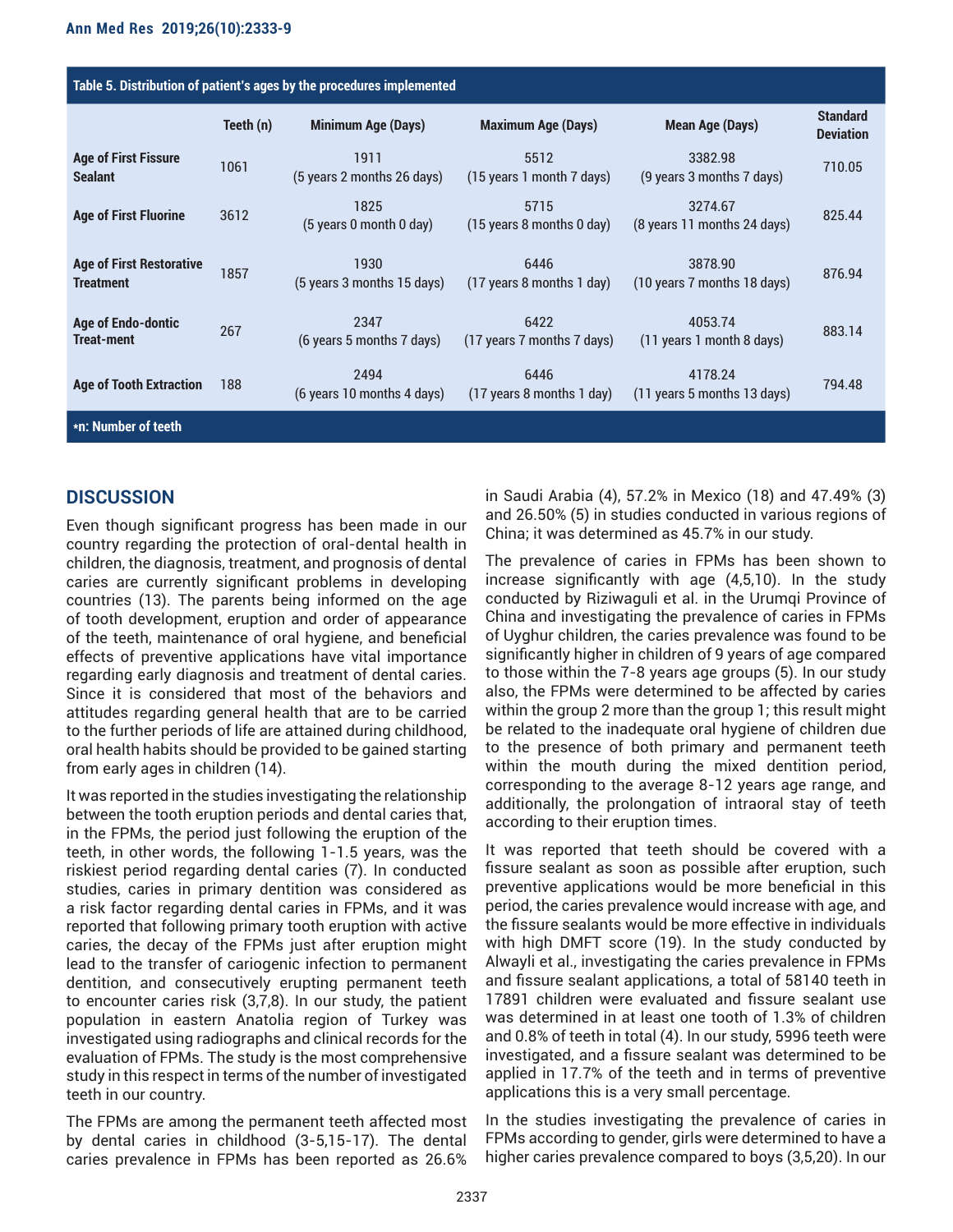#### **Ann Med Res 2019;26(10):2333-9**

study also, the need for interventional treatment of FPMs was higher in girls (57.6%) compared to boys (50.7%). In the study conducted by Eskeli et al. on 1577 children within the 5-16 years age group in Finland, it was reported that tooth eruption initiated earlier in girls compared to boys (21). Girls reaching puberty earlier than boys, and thus, the prolonged stay of the FPMs in the mouth due to their earlier eruption might have led to such a situation. Also, in other studies, the FPMs located in the mandible have been found to decay quickly, and permanent mandibular FPMs were affected more by caries compared to the maxillary teeth (4,20,22,23); these results were similar to our findings.

In the study of Phipps et al. investigating the eruption of FPMs and decay patterns, caries, restorative treatment, and extraction were found in 7% of FPMs in kindergarten children, followed by prevalence of 20%, 30%, and 38% in children attending the first year, second year, and the third year of school, respectively(10). In our study, restorative treatment, endodontic treatment, and extraction were determined to be performed in 28%, 41.7%, and 46.1% of the evaluated teeth in children within the age ranges of group 1, group 2, and group 3, respectively. In the study conducted by Virtanen and Larmas on children within the 3-21 age range, the age for the first restorative treatment performed at the occlusal region of the FPMs was found to be 6.5-7 years(24). In our study, the age that the first restorative treatment application in the FPM had been performed was 10 years, 7 months and 18 days in average, with a minimum of 5 years, 3 months and 15 days. When the age range for performing the first restoration procedure was considered, 22.4% of children were determined to be within the group 1. In spite of developing dentistry technologies and ease of access, dental health is very dramatic in our country.

Eichenberger, in their article reviewing the ideal time for extraction of the unrestorable FPMs aiming to reduce the need for orthodontic treatment in the future, reported that the most ideal time for extraction of FPMs was 8-10.5 years in average for maxilla, with an excellent clinical outcome in 72% of them. Regarding mandible, successful outcome following extraction was found as 50% within the 8-10.5 years age range, 59% within the 10.5-11.5 years age range, 44% in children aged over 11.5 years, and 34% in children under 8 years of age (25). When we evaluated the extraction ages in our study, we found the percentage of the extracted tooth as 11.7% in the group 1, 54.2% in group 2, and 34.1% in group 3.

In the studies conducted by Gjermo (26) and Halıcıoğlu (27) both investigating the FPM extractions, it was determined that the number of extracted teeth was higher in the mandible compared to the maxilla, and in boys compared to girls; similar results were obtained in our study.

The PR employed in present study enables the examination of all the FPMs in a single graph. Although using periapical radiography is recommended in examining a regional zone, the PR offers better access to more patients, since the PR is generally requested from patients for diagnosis and treatment purposes (23). In the present study, not only the images obtained from PR method were used, but also the data in information system of hospitals and patient anamnesis forms, in which the patient records are kept, were utilized. This allows us to save more reliable records, in which the radiographic records of FPMs can be supported with clinical archives.

In a study evaluated of DMFT scores of the first molars (28) was not found statistically different relationship between parental education levels and mean DMFT scores of the first molars of children. However, it is emphasized that oral health of children develops as parents' awareness increases (28,29) and this finding is similar to our study.

## **CONCLUSION**

The health status of FPMs significantly declines with increasing age. The riskiest duration is the group 2 regarding the decay occurring in these teeth. Mean age of first restorative treatment, endodontic treatment and extraction on FPMs were 10 years 7 months 18 days, 11 years 1 month 8 days and 11 years 5 months 13 days, respectively. Mandibular teeth are affected more than the maxillary teeth regarding caries, restorative treatment, endodontic treatment, and extraction, with no difference between the right and left sides.

In the light of all these findings, and aiming protection of the FPMs, the parents and children should be enlightened on oral care starting from very early ages. The parents should be informed about the permanent status of FPMs, and their awareness should be increased. In our country also, the increase in preventive measures and awareness, together with more comprehensive studies on this subject are needed.

*Competing interests: The authors deny any conflicts of interest related to this study.*

*Financial Disclosure: This research did not receive any specific grant from funding agencies in the public, commercial, or notfor-profit sectors.*

*Ethical approval: All procedures performed in studies involving human participants were in accordance with the ethical standards of the institutional and/or national research committee andwith the 1964 Helsinki declaration and its later amendments or comparable ethical standards(2016/10-3).*

*Sacide Duman ORCID: 0000-0001-6884-9674 Gulsum Duruk ORCID:0000-0002-6756-6637*

# **REFERENCES**

- 1. Proffit WR, Fields HW, Sarver DM. Contemporary Orthodontics. Philadelphia: Mosby Co; 2013.
- 2. Houston WJB, Tulley WJ, Stephens CD. Local factors and early treatment. A Textbook of Orthodontics. Great Britain: Wright Co; 1992.
- 3. Xue Y, Lin W, Jie L, et al. Caries status of the first permanent molar among 7- to 9-year-old children in Tangshan city and their correlation. Hua Xi Kou Qiang Yi Xue Za Zhi 2015;33:54-7.